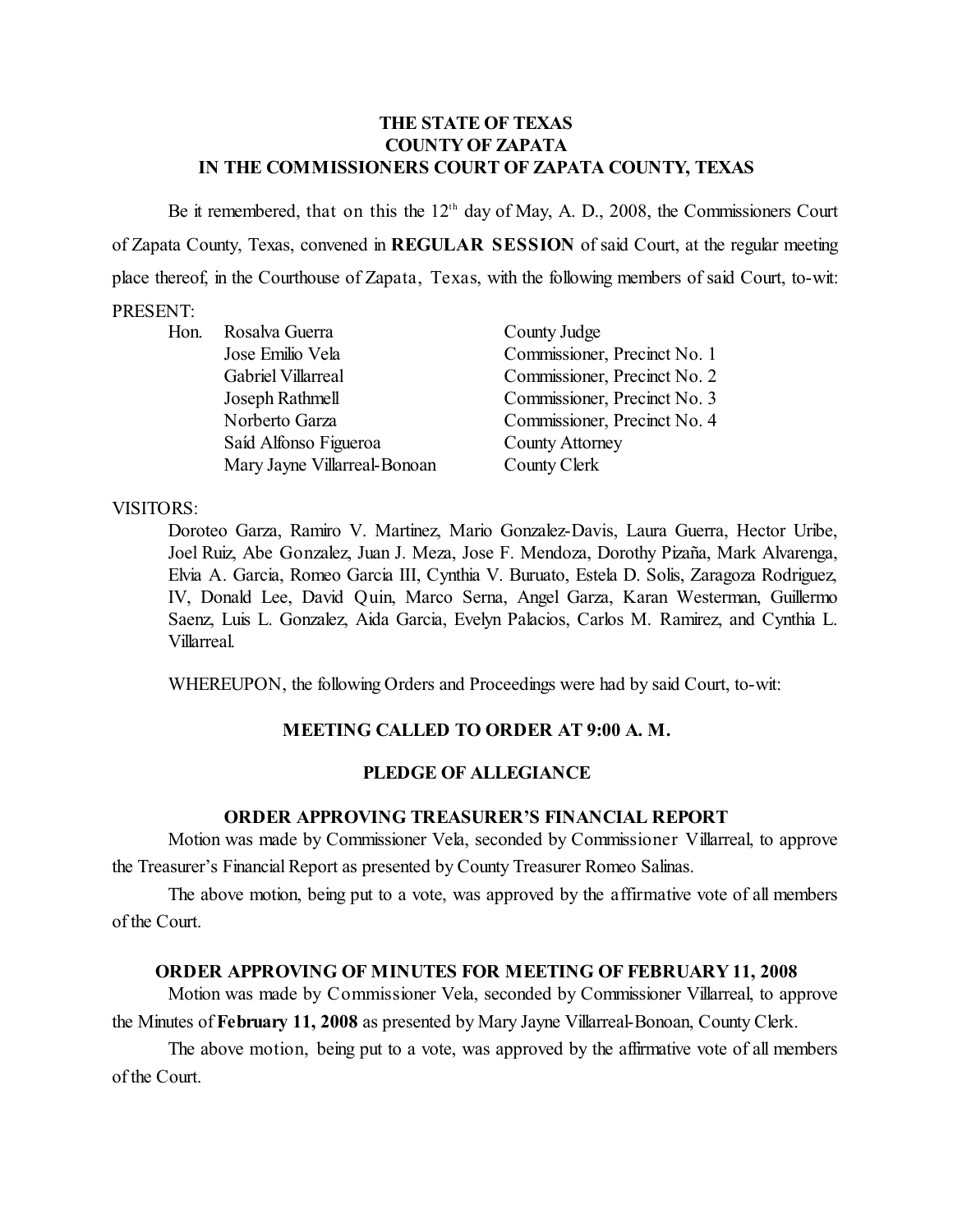### **ORDER ALLOWING EXCLUSIVE USE OF BASEBALL FIELDS BY LITTLE LEAGUE**

Motion was made by Commissioner Vela, seconded by Commissioner Garza, to allow exclusive use of baseball fields to Little League during Little League Season. Court order will be issued to prohibit use by anyone other than Little League. Item to discuss baseball field issues was requested by Hector Garcia.

The above motion, being put to a vote, was approved by the affirmative vote of all members of the Court.

## **ORDER APPROVING COUNTY VEHICLE AND FUEL FOR VETERANS' TRANSPORTATION**

Motion was made by Commissioner Garza, seconded by Commissioner Vela, to approve county vehicle/fuel for veterans' transportation. Sheriff Gonzalez will provide transportation, Mr. Uribe will be issued a Valero gas card for fuel in the amount of \$12,000 from line-item 10-409-427 as requested by Manuel Uribe, Veterans Service Officer.

The above motion, being put to a vote, was approved by the affirmative vote of all members of the Court.

# **ORDER APPROVING RESOLUTION FOR OPERATION BORDER STAR GRANT #1982101**

Motion was made by Commissioner Garza, seconded by Commissioner Rathmell, to approve resolution for Operation Border Star Grant # 1982101 as requested by Sheriff Sigifredo Gonzalez, Jr.

The above motion, being put to a vote, was approved by the affirmative vote of all members of the Court.

# **ORDER APPROVING RESOLUTION OPERATION STONEGARDEN GRANT # 00456112 PROJECT: BORDER PROTECTION AND EQUIPMENT**

Motion was made by Commissioner Garza, seconded by Commissioner Rathmell, to approve resolution Operation Stonegarden Grant # 00456112 Project: Border Protection and Equipment as requested by Sheriff Sigifredo Gonzalez, Jr.

The above motion, being put to a vote, was approved by the affirmative vote of all members of the Court.

# **ORDER APPROVING PRESENTATION OF PROCLAMATION FOR MENTAL HEALTH AWARENESS MONTH**

Motion was made by Commissioner Vela, seconded by Commissioner Rathmell, to approve presentation of Proclamation for Mental Health Awareness month as requested by Romeo Garcia, Border Region MHMR Program Manager.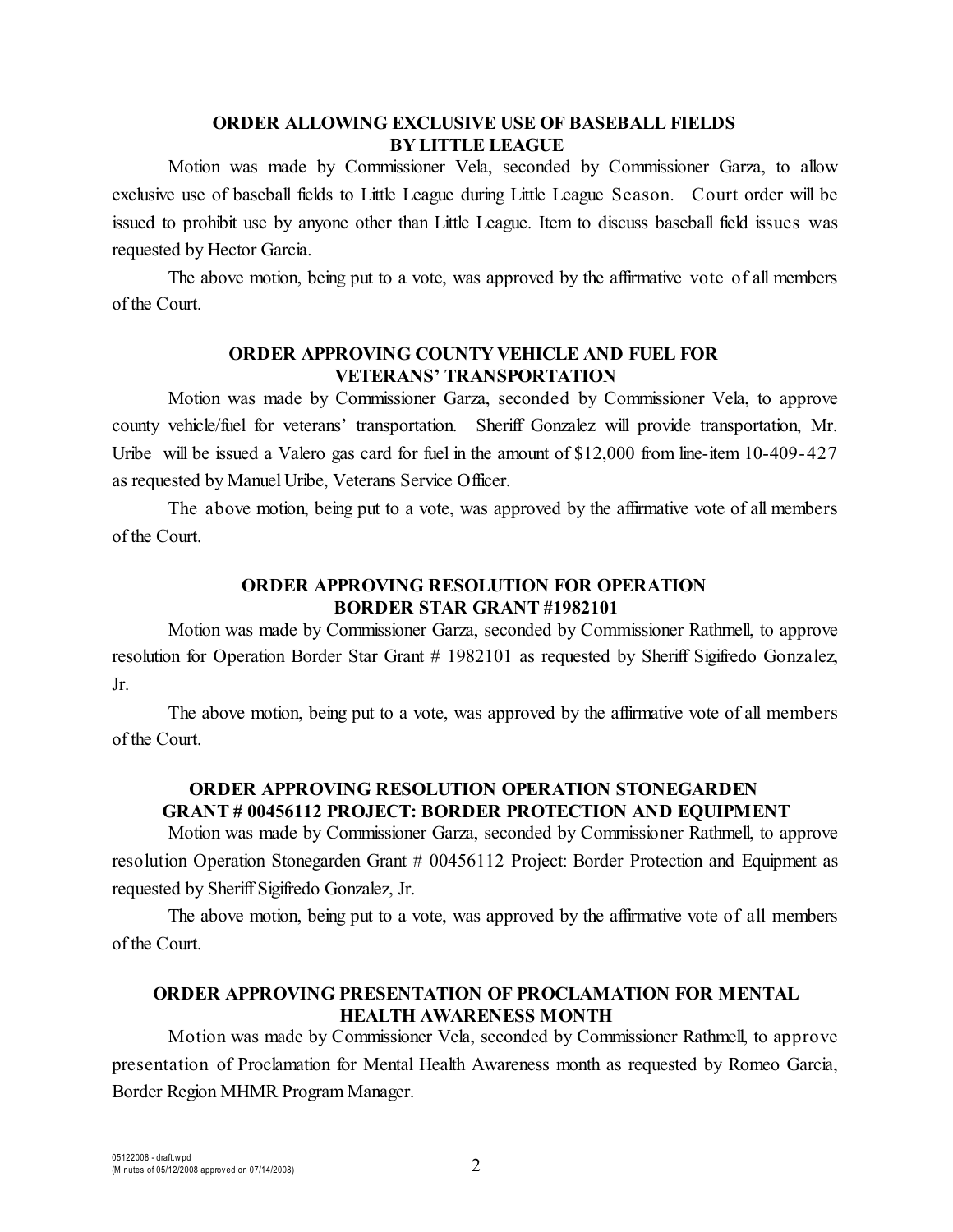The above motion, being put to a vote, was approved by the affirmative vote of all members of the Court.

## **ORDER APPROVING PRESENTATION OF PROCLAMATION FOR ELDER ABUSE PREVENTION MONTH**

Motion was made by Commissioner Vela, seconded by Commissioner Villarreal, to approve presentation of Proclamation for Elder Abuse Prevention Month as requested by Gustavo Salinas, Community Initiates Specialist, Region 11 for Adult Protective Services in Edinburg, Texas.

The above motion, being put to a vote, was approved by the affirmative vote of all members of the Court.

# **ORDER TO TABLE REQUEST BY CARMEN REYES TO APPROVE LAURA BENAVIDES AND MARIA GUADALUPE GONZALEZ FOR EXTRA HOURS AT NUTRITION CENTER**

Motion was made by Commissioner Vela, seconded by Commissioner Rathmell, to TABLE request to approve Laura Benavides for four (4) extra hours at (\$8.30/hr) at the Nutrition Center, and Maria Guadalupe Gonzalez at \$6.25/hr. for 26 hrs./pay period as requested by Carmen R. Reyes, Nutrition Supervisor.

The above motion, being put to a vote, was approved by the affirmative vote of all members of the Court.

# **NO ACTION WAS TAKEN ON REQUEST BY CARMEN R. REYES TO CREATE FUND TXDOT GRANT**

No action was taken on request by Carmen R. Reyes to create fund TXDOT Grant for a total of \$43,750 to build a two-vehicle shelter with storage for program vans. The total is to be financed from \$35,000 TXDOT grant plus \$8,750 from Grants matching account 10-590-488 as requested by Carmen R. Reyes, Nutrition Supervisor.

### **ORDER APPROVING NEW BURN BAN FOR COUNTY OF ZAPATA PROHIBITING OUTDOOR BURNING**

Motion was made by Commissioner Vela, seconded by Commissioner Villarreal, to approve a new burn ban for the County of Zapata prohibiting outdoor burning as requested by J. J. Meza, Fire Chief.

The above motion, being put to a vote, was approved by the affirmative vote of all members of the Court.

# **ORDER APPROVING APPROPRIATION FROM SPECIAL ROAD AND BRIDGE FUND BALANCE FOR GRADER PAYMENT**

Motion was made by Commissioner Vela, seconded by Commissioner Garza, to approve appropriation from the Special Road and Bridge Fund balance in the amount of \$83,334. into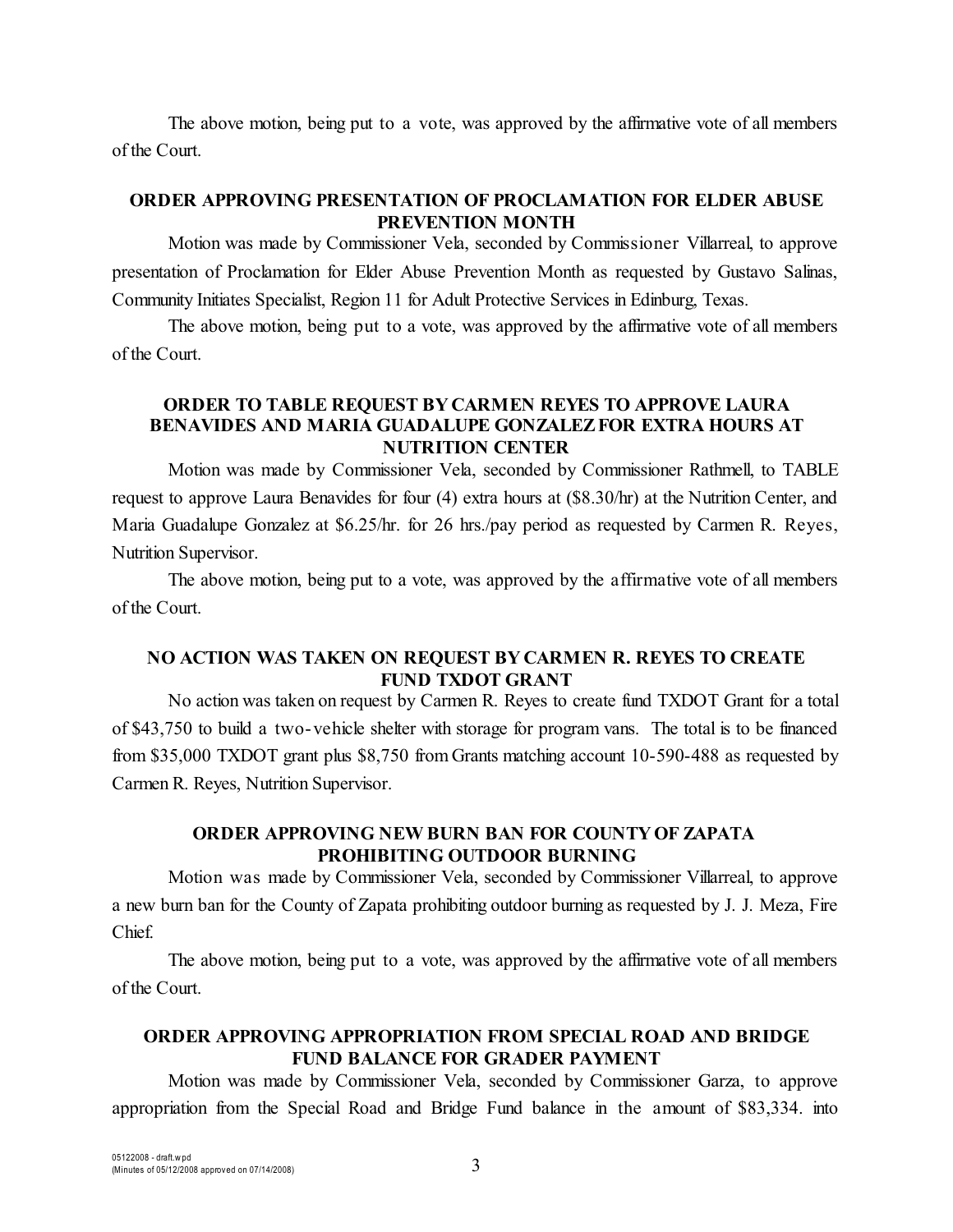account 15-621-559 for Grader payment (lease purchase) as originally approved on February 12, 2007 as requested by Teo Garza, County Auditor and Ramiro Martinez, County Consultant.

The above motion, being put to a vote, was approved by the affirmative vote of all members of the Court.

### **ORDER APPROVING APPROPRIATION FOR BACKHOE LEASE PAYMENT**

Motion was made by Commissioner Vela, seconded by Commissioner Garza, to approve appropriation of \$13,591. into account 80-600-449 Backhoe lease payment as originally approved in 2006-2007 budget as requested by Teo Garza, County Auditor and Ramiro Martinez, County Consultant.

The above motion, being put to a vote, was approved by the affirmative vote of all members of the Court.

#### **ORDER APPROVING RATIFICATION OF FOWL CONTROL ADDENDUM TO RABID DOG ORDINANCE**

Motion was made by Commissioner Vela, seconded by Commissioner Rathmell, to approve ratification of Fowl Control Addendum to the Rabid Dog Ordinance as requested by County Attorney Said Alfonso Figueroa.

The above motion, being put to a vote, was approved by the affirmative vote of all members of the Court.

## **ORDER APPROVING HIRING OF LORENA VELA AS TEMPORARY EMPLOYEE FOR MATERNITY LEAVE FOR DALIA VILLARREAL**

Motion was made by Commissioner Garza, seconded by Commissioner Vela, to approve hiring of Lorena Vela as temporary employee for maternity leave for Dalia Villarreal as requested by Anna M. Guerra, J.P. for Pct. 1.

The above motion, being put to a vote, was approved by the affirmative vote of all members of the Court.

### **ORDER TO TABLE REQUEST BY JOEL RUIZ FOR COUNTY NOT TO USE PART OF JOEL RUIZ'S PROPERTY OUT OF SHARE FOUR**

Motion was made by Commissioner Vela, seconded by Commissioner Villarreal, to TABLE the request by Joel Ruiz to take action for the county not use part of Joel Ruiz's property out of Share 4.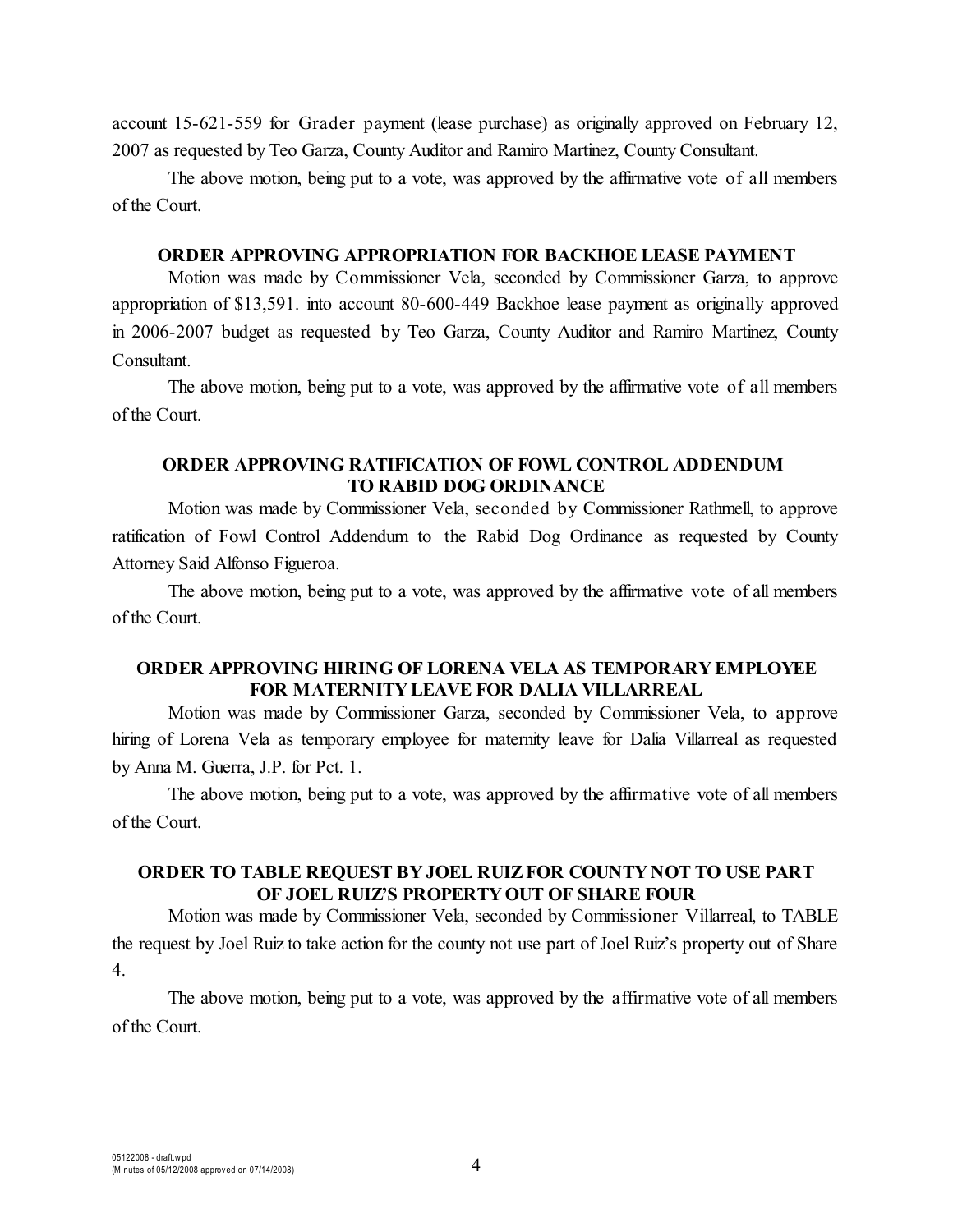#### **ORDER TO DENY REQUEST BY JOEL RUIZ TO HAVE ILLEGAL GATES REMOVED ON JUAREZ AVENUE AND GUTIERREZ STREET IN SAN YGNACIO**

Motion was made by Commissioner Villarreal, seconded by Commissioner Vela, to deny the request by Joel Ruiz to have illegal gates removed on Juarez Avenue and Gutierrez Street in San Ygnacio.

The above motion, being put to a vote, was approved by the affirmative vote of all members of the Court.

### **ORDER APPROVING RETURN OF BULLETIN BOARD WITH QUARTER INCH WHITE PLATE GLASS TO OWNER**

Motion was made by Commissioner Vela, seconded by Commissioner Garza, to return bulletin board with 1/4 inch white plate glass to owner as requested by Joel Ruiz.

The above motion, being put to a vote, was approved by the affirmative vote of all members of the Court.

#### **REPORTS/PUBLIC PARTICIPATION BY JOEL RUIZ**

#### **Offer of 4.57 acres tract for town park as requested by Joel Ruiz**

Mr. Ruiz offered Zapata County a 4.57 acre tract of land for town park at the rate of \$1.15 square foot.. The property is on Morales Street and has a nature trail.

#### **County has an unused Boat Ramp as requested by Joel Ruiz**

Mr. Ruiz presented areal pictures of an unused boat ramp, Commissioner Villarreal advised that this is government property. Mr. Ruiz is requesting that the gates on Juarez Street be opened.

### **Entertainment at the San Ygnacio Plaza on Saturday night and other night of the week as requested by Joel Ruiz**

Mr. Ruiz reported that he will be showing free movies for the youth of San Ygnacio on Saturday evenings at the town plaza.

# **ORDER AUTHORIZING COUNTY JUDGE TO APPROVE LOWEST BIDDER THAT MEETS REQUIREMENTS FOR AIRPORT ROAD BOND EQUIPMENT**

Motion was made by Commissioner Vela, seconded by Commissioner Villarreal, to authorize County Judge to approve the lowest bidder that meets the following requirements: suitable equipment, operator is qualified, liability insurance, and that the equipment would be available in a timely manner, for Airport Road Bond Equipment rentals as requested by Mario Gonzalez-Davis.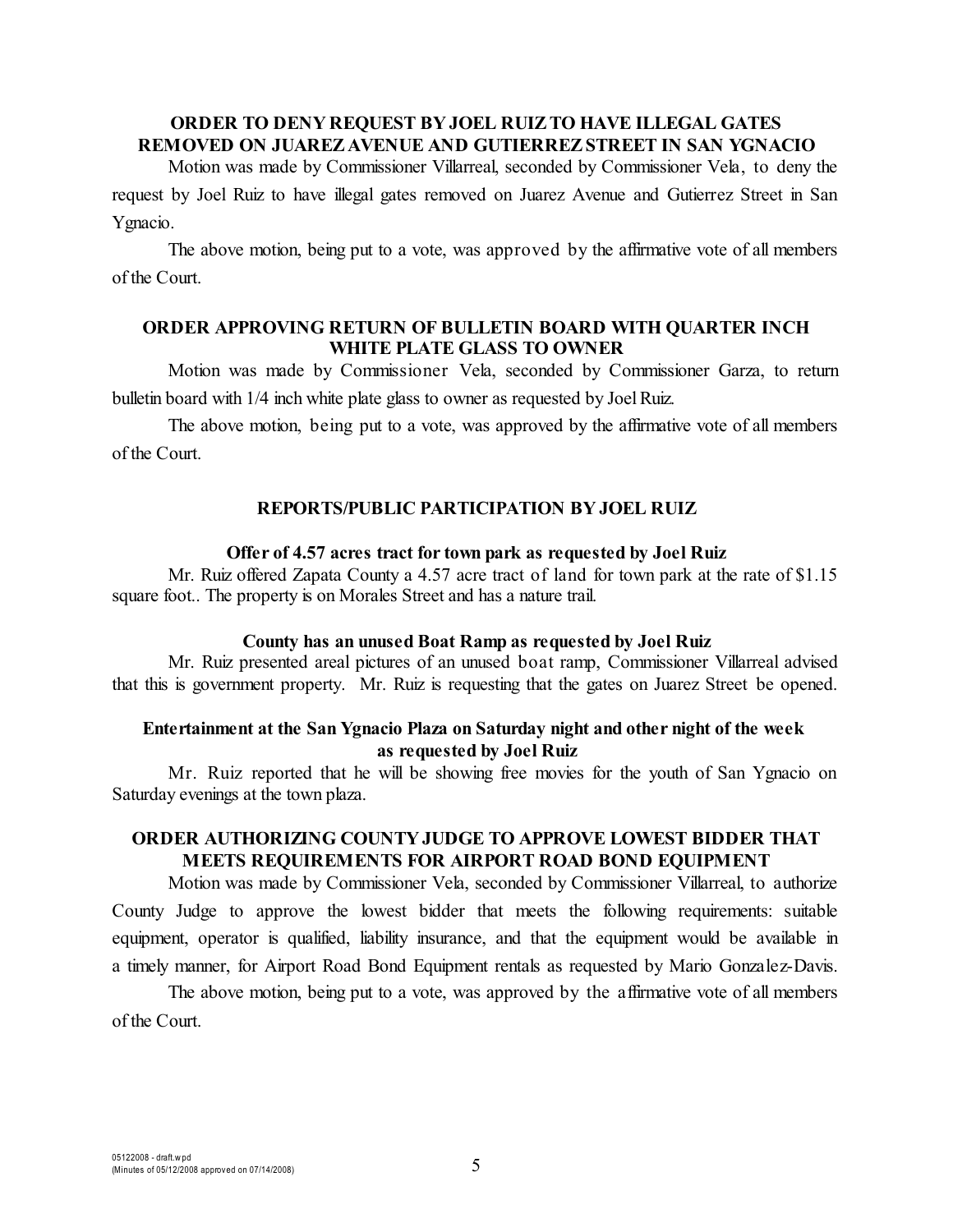## **ORDER APPROVING MARIO GONZALEZ-DAVIS TO NEGOTIATE AND PURCHASE LOTS OR EASEMENTS REQUIRED FOR ROAD BOND PAVING-DRAINAGE PROJECT**

Motion was made by Commissioner Garza, seconded by Commissioner Villarreal, to approve Mario Gonzalez-Davis to negotiate and purchase lots or easements required for Road Bond Paving - Drainage Project in all precincts. Funding from Land Acquisition Fund as requested by Mario Gonzalez-Davis.

The above motion, being put to a vote, was approved by the affirmative vote of all members of the Court.

## **ORDER APPROVING FUNDS FOR ZAPATA COUNTY CHAMBER OF COMMERCE FOR CONTINUING OPERATIONS FROM HOTEL MOTEL TAX**

Motion was made by Commissioner Rathmell, seconded by Commissioner Villarreal, to approve \$19,750.00 plus an additional \$11,057.05 (to Bass Masters) to fund the Zapata County Chamber of Commerce for continuing operations from the Hotel Motel Tax, the Chamber is to open a separate operating account as requested by Commissioner Joe Rathmell, Pct. 3.

The above motion, being put to a vote, was approved by the affirmative vote of all members of the Court.

# **ORDER APPROVING RENEWAL OF CONTRACT WITH LINEBARGER, GOGGAN, BLAIR AND SAMPSON, LLP FOR COLLECTION OF COURT FINES AND FEES**

Motion was made by Commissioner Rathmell, seconded by Commissioner Vela, to approve renewal of contract with Linebarger, Goggan, Blair and Sampson, LLP for Collection of Court Fines and Fees as requested by Gustavo Martinez, Attorney for Linebarger, Goggan, Blair and Sampson. Mr. Figueroa is to review the contract.

The above motion, being put to a vote, was approved by the affirmative vote of Commissioner Rathmell, Vela, and Villarreal. Commissioner Garza Abstained. Motion carried.

# **ORDER APPROVING PERMISSION TO USE ZAPATA COUNTY PAVILION FOR ZAPATA HIGH SCHOOL ATHLETIC BANQUET**

Motion was made by Commissioner Garza, seconded by Commissioner Rathmell, to approve permission to use the Zapata County Pavilion for the Zapata High School Athletic Banquet on May 21, 2008 at 6:00 p.m. as requested by Nina Gutierrez.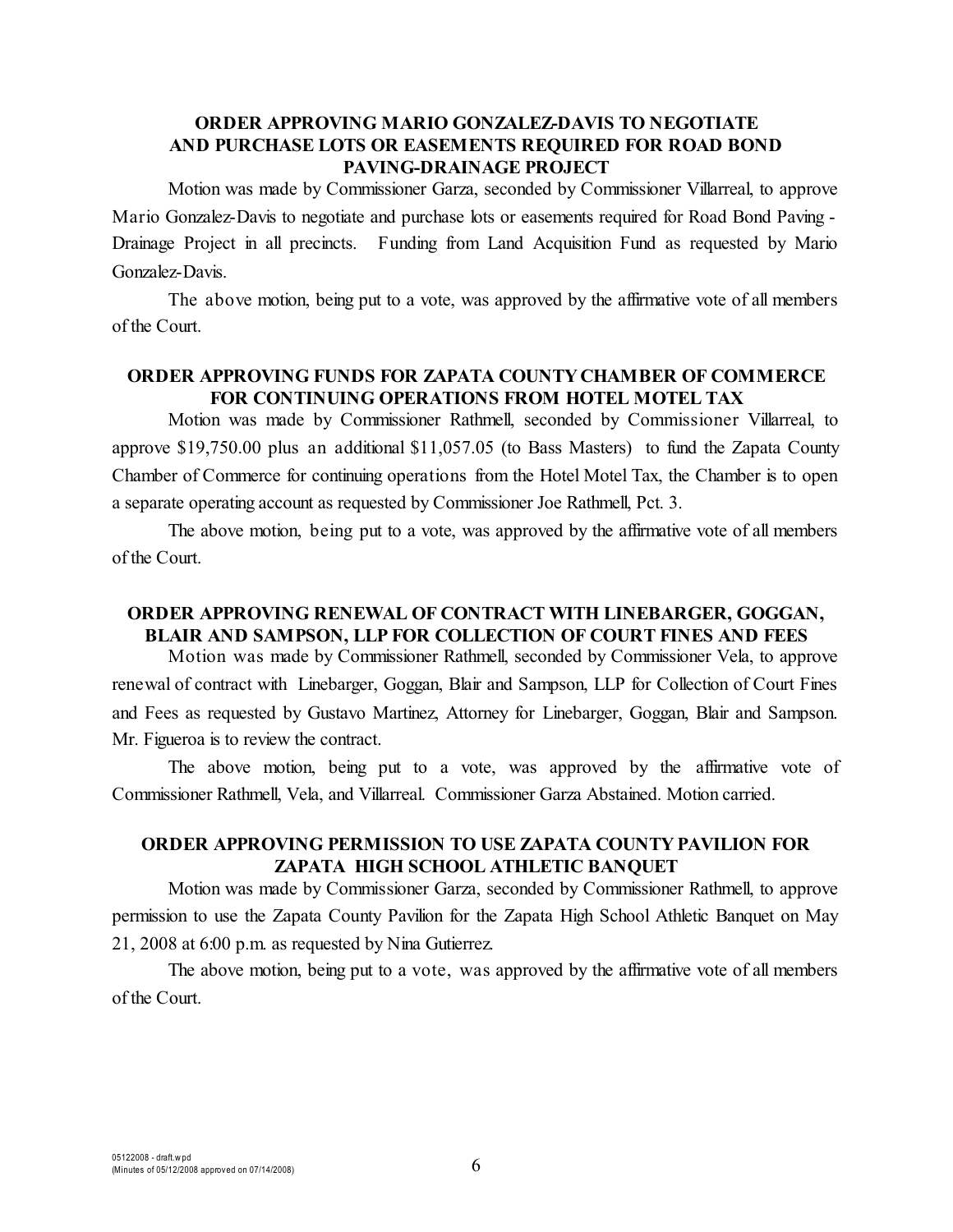## **ORDER APPROVING FUNDS FOR DIESEL FOR DUMP TRUCKS AND HEAVY EQUIPMENT USED AT SAN YGNACIO LANDFILL**

Motion was made by Commissioner Garza, seconded by Commissioner Villarreal, to approve funds for diesel fuel for dump trucks/heavy equipment used at the San Ygnacio landfill to be funded from line item #10-595-330 as requested by Juan Alvaro Garza.

The above motion, being put to a vote, was approved by the affirmative vote of all members of the Court.

### **ORDER APPROVING PURCHASE OF BRUSH CHIPPER FROM VERMEER EQUIPMENT COMPANY**

Motion was made by Commissioner Vela, seconded by Commissioner Villarreal, to approve the purchase of a brush chipper from Vermeer Equipment Company at a price of \$35,200 from account 15-621-595 - Caliche Pct. 4 as requested by Commissioner Norberto Garza, Pct. 4.

The above motion, being put to a vote, was approved by the affirmative vote of all members of the Court.

#### **ORDER APPROVING STREET LIGHT AT ROMA STREET**

Motion was made by Commissioner Villarreal, seconded by Commissioner Vela, to approve one (1) street light at Roma St. for Pct. 4 as requested by Commissioner Norberto Garza, Pct. 4.

The above motion, being put to a vote, was approved by the affirmative vote of all members of the Court.

#### **ORDER APPROVING TEMPORARY EMPLOYEE FOR PRECINCT FOUR**

Motion was made by Commissioner Villarreal, seconded by Commissioner Rathmell, to approve one temporary employee for Pct. 4 as requested by Commissioner Norberto Garza, Pct. 4.

The above motion, being put to a vote, was approved by the affirmative vote of all members of the Court.

# **ORDER APPROVING STREET LIGHT AT 142 PUMP ROAD**

Motion was made by Commissioner Vela, seconded by Commissioner Garza, to approve one (1) street light at 142 Pump Rd. as requested by Commissioner Joseph Rathmell, Pct. 3.

The above motion, being put to a vote, was approved by the affirmative vote of all members of the Court.

# **NO ACTION WAS TAKEN ON REQUEST BY COMMISSIONER JOSEPH RATHMELL TO CLARIFY TYPES OF DEBRIS THAT RESIDENTS ARE ABLE TO DISPOSE OF AT CITIZENS COLLECTION CENTER**

No action was taken on request by Commissioner Joseph Rathmell, Pct. 3, to clarify the type of debris that residents are able to dispose at the Citizens Collection Center/Bins.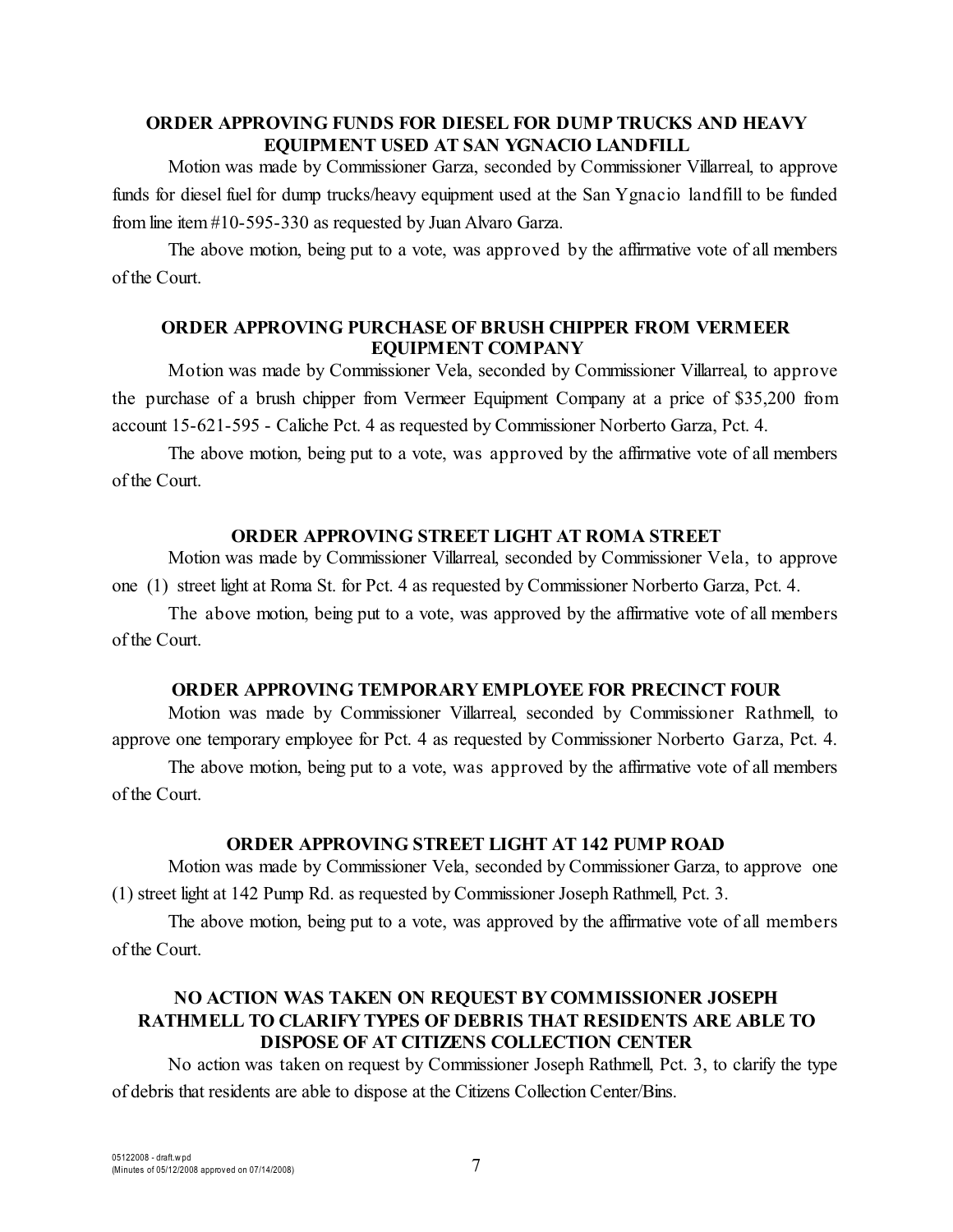The above motion, being put to a vote, was approved by the affirmative vote of all members of the Court.

# **ORDER APPROVING INSTALLATION OF FOUR SECURITY LIGHTS**

Motion was made by Commissioner Vela, seconded by Commissioner Rathmell, to approve four (4) security lights: one (1) at the east end of Trinity Street, last pole on the left side and three (3) at Las Palmas Circle, in front of house No. 6, 13, and 20 marked by orange ribbon as requested by Commissioner Gabriel Villarreal, Pct. 2.

The above motion, being put to a vote, was approved by the affirmative vote of all members of the Court.

### **ORDER APPROVING STREET LIGHT BETWEEN 16TH AND 20TH STREET**

Motion was made by Commissioner Garza, seconded by Commissioner Vela, to approve one (1) street light between  $16<sup>th</sup>$  &  $20<sup>th</sup>$  Street in Medina Addition as requested by Commissioner Gabriel Villarreal, Pct. 2.

The above motion, being put to a vote, was approved by the affirmative vote of all members of the Court.

## **ORDER APPROVING REQUEST FOR ADDITIONAL STREET LIGHTS FOR PRECINCT ONE**

Motion was made by Commissioner Garza, seconded by Commissioner Villarreal, to approve additional street lights for Precinct #1; proposed sites include: corner of Fourth and Flores Ave. (Flores Addition); Villarreal Ave. between Gonzalez and Lozano Streets (Nicholson Addition); corner of Ave A and 3<sup>rd</sup> Street (Falcon); Falcon Lake Estates East on Willow Cove as requested by Commissioner Jose Emilio Vela, Pct. 1.

The above motion, being put to a vote, was approved by the affirmative vote of all members of the Court.

#### **NO ACTION WAS TAKEN ON THE REQUEST BY COMMISSIONER JOSE EMILIO VELA TO AUTHORIZE TEMPORARY RELOCATION OF ZAPATA COUNTY LIBRARY STAFF**

No action was taken on the request by Commissioner Jose Emilio Vela, Pct., to authorize a temporary relocation of the Zapata County Library Staff due to health risk at the existing building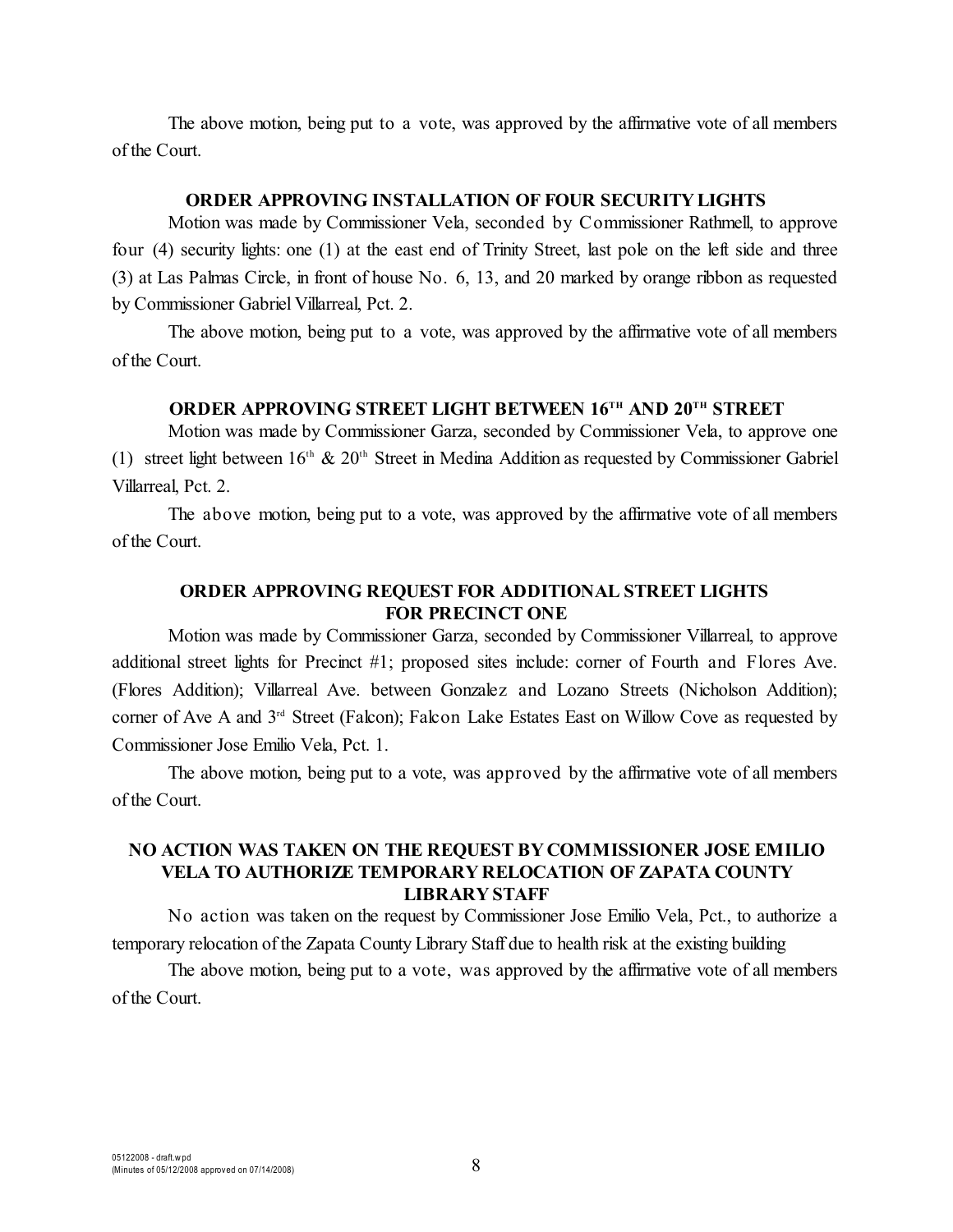### **ORDER APPOINTING AND TRANSFERRING LAURA G. GUERRA TO NUTRITION CENTER AS DIRECTOR OF HEALTH AND HUMAN SERVICES**

Motion was made by Commissioner Vela, seconded by Commissioner Garza, to approve appointment and transfer of Laura G. Guerra to the Nutrition Center as Director of Health and Human Services to administer newly funded programs under the South Texas Developement Council and Texas Department of Transportation funding as requested by Commissioner Jose Emilio Vela, Pct. 1, effective May 13, 2008.

The above motion, being put to a vote, was approved by the affirmative vote of all members of the Court.

### **ORDER APPROVING PURCHASE OF ROLLER SHELVES FOR COUNTY CLERK'S RECORDS ROOM FROM CHARLES SCOTT AND/OR HART INTERCIVIC IN THE ESTIMATED AMOUNT OF \$4,730**

Motion was made by Commissioner Vela, seconded by Commissioner Rathmell, to approve the purchase of roller shelves for County Clerk's records room from Charles Scott and/or Hart InterCivic in the estimated amount of \$4,730. To be paid from the County Clerk's Records Management and Preservation Fund. The stand alone shelves will be used to accommodate record books as requested by Mary Jayne Villarreal-Bonoan, County Clerk.

The above motion, being put to a vote, was approved by the affirmative vote of all members of the Court.

### **ORDER APPROVING INCREASE OF MILEAGE RATE TO .505 CENTS PER MILE AS PER MILEAGE GUIDE**

Motion was made by Commissioner Garza, seconded by Commissioner Rathmell, to approve to increase the mileage rate to .505 cents per mile as per mileage guide adopted under Texas Government Code Ann. 660.043 (c) (Vernon Supp. 2004) Susan Combs, Texas Comptroller of Public Accounts as requested by Romeo Salinas, County Treasurer, effective May 12, 2008.

The above motion, being put to a vote, was approved by the affirmative vote of all members of the Court.

### **ORDER APPROVING CONTRACT SERVICES WITH FLORES AUDITING FIRM TO PROVIDE ASSISTANCE TO BALANCE CURRENT YEAR FUNDS AND OPERATIONS**

Motion was made by Commissioner Vela, seconded by Commissioner Villarreal, to approve and contract services with Mr. Jorge Flores (Flores Auditing Firm) to provide assistance to balance current year funds and operations at the County Treasurer's Office (cost will be under \$10,000) as requested by Romeo Salinas, County Treasurer.

The above motion, being put to a vote, was approved by the affirmative vote of Commissioner Vela, Villarreal and Garza. Commissioner Rathmell Abstained. Motion Carried.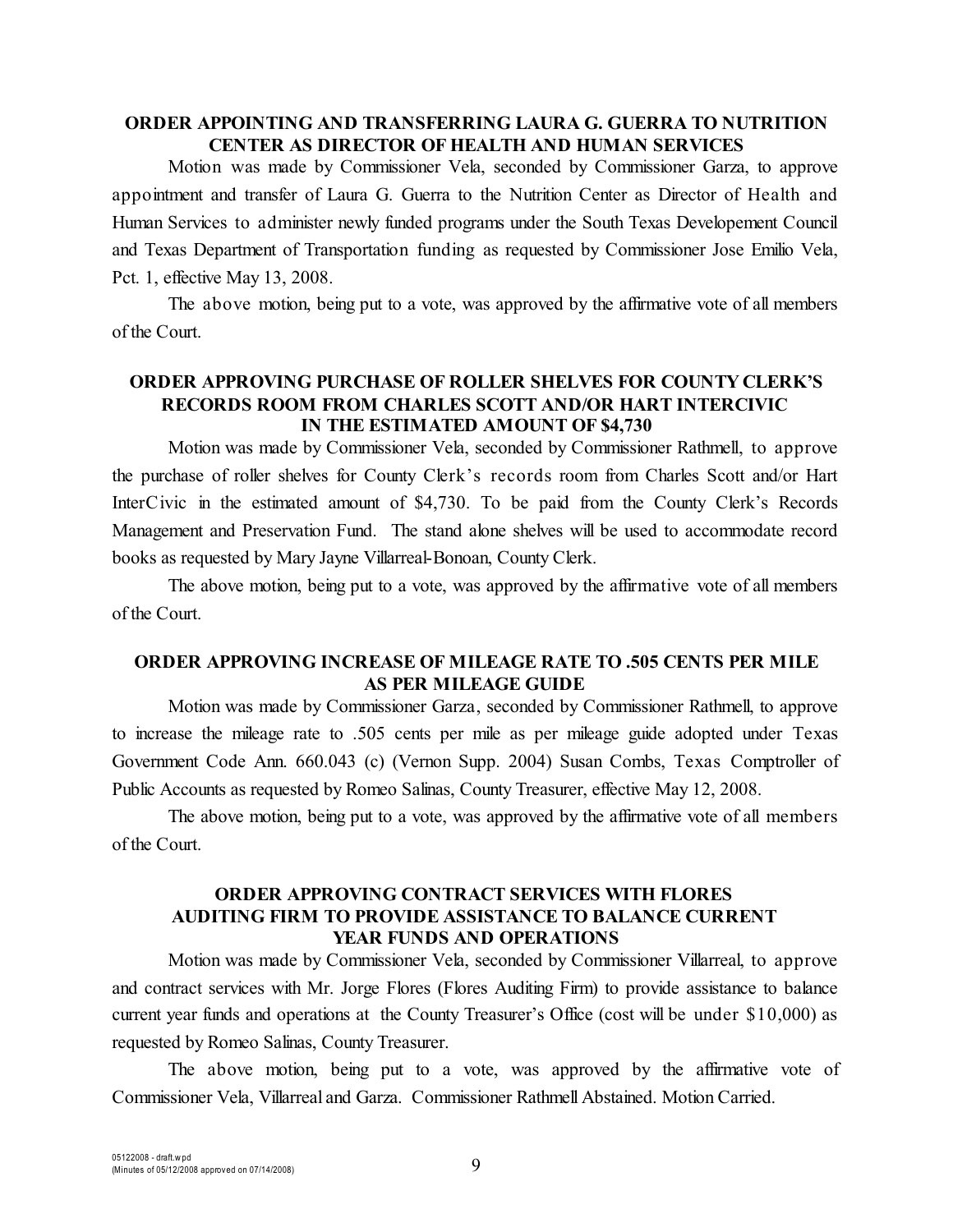# **ORDER APPROVING REQUEST TO APPROVE LOWEST BID FOR PROPOSAL OF AIR CONDITIONING UNIT NEEDED AT SHERIFF'S JAIL 911 SYSTEM AND COUNTY AVAYA TELEPHONE SYSTEM**

Motion was made by Commissioner Vela, seconded by Commissioner Garza, to approve Ferny's Air Conditioning as the lowest bidder for proposal of Air Conditioning unit needed at the Sheriff's Jail 911 system and County Avaya Telephone System as requested by Romeo Salinas, County Treasurer.

The above motion, being put to a vote, was approved by the affirmative vote of all members of the Court.

# **PRESENTATION BY U.S. ENERGY SAVINGS CORPORATION FOR PROCUREMENT PROPOSAL FOR ELECTRIC POWER SUPPLY FOR ZAPATA COUNTY**

Mr. Raymond Rodriguez, U.S. Energy Savings Corporation., gave a presentation for Procurement Proposal for Electric Power Supply for Zapata County as requested by Romeo Salinas, County Treasurer.

### **PRESENTATION OF PROCUREMENT PROPOSAL BY P3 (PUBLIC POWER POOL) FOR ELECTRIC POWER SUPPLY FOR ZAPATA COUNTY**

Donald Lee, Executive Director of P3 (Public Power Pool) from Austin, gave a presentation of Procurement Proposal for Electric Power Supply for Zapata County as requested by Romeo Salinas, County Treasurer.

## **ORDER APPROVING ISSUANCE OF LETTER OF CREDIT ON COMMUNITY ACTION COUNCIL OF SOUTH TEXAS ON BEHALF WITH ITS BANK DEPOSITORY IN THE AMOUNT OF \$ 30,000.00**

Motion was made by Commissioner Rathmell, seconded by Commissioner Vela, to approve the issuance of a Letter of Credit (LOC), pending contract approval, on Community Action Council of South Texas on behalf of its bank depository in the amount of \$30,000 to be used to fund ongoing community health center, public rural transportation and meals on wheels services in Zapata County as requested by Juan M. Cantu, Executive Director.

The above motion, being put to a vote, was approved by the affirmative vote of all members of the Court.

# **ORDER APPROVING APPRAISAL FROM MR. VICENTE SEGURA FOR LUCIA RAMIREZ'S PROPERTY**

Motion was made by Commissioner Vela, seconded by Commissioner Villarreal, to approve the appraisal as presented by Vicente Segura for the property owned by Lucia Ramirez in the amount of \$102,000 as requested by Lucia Ramirez and Hilda G. Flores.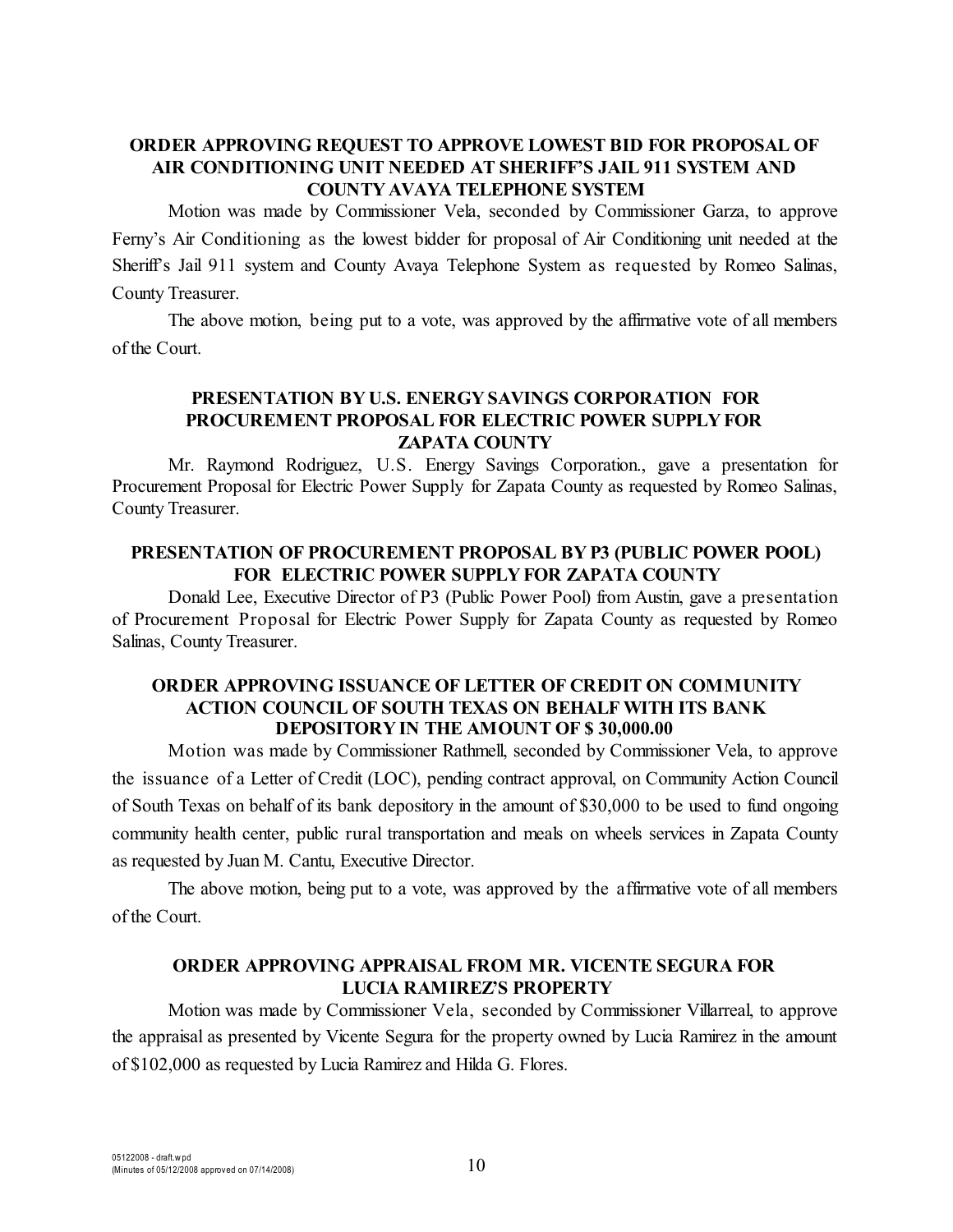The above motion, being put to a vote, was approved by the affirmative vote of all members of the Court.

# **ORDER APPROVING REQUEST TO ADOPT RESOLUTION TO SUPPORT INCREASE IN STATUTORY COUNTY PURCHASING LIMIT FROM \$25,000 TO \$50,000**

Motion was made by Commissioner Vela, to oppose request to adopt resolution to support increase in statutory county purchasing limit from \$25,000 to \$50,000. Motion died for lack of a second.

Motion was made by Commissioner Garza, seconded by Commissioner Villarreal, to approve the request to adopt resolution to support an increase in the statutory county purchasing limit from \$25,000.00 to \$50,000.00 as requested by County Judge Rosalva Guerra.

The above motion being put to a vote was approved by the affirmative vote of Commissioner Garza, Villarreal, and Rathmell. Commissioner Vela abstained. Motion carried.

#### **ORDER APPROVING INVOICES**

Motion was made by Commissioner Vela, seconded by Commissioner Villarreal, to approve the invoices as presented by Romeo Salinas, County Treasurer.

The above motion, being put to a vote, was approved by the affirmative vote of Commissioner Vela, Villarreal and Rathmell. Commissioner Garza Abstained. Motion carried.

#### **REPORTS / PUBLIC PARTICIPATION**

#### **Zapata County Medical Group April 2008 monthly report as requested by Mike Chapa, Indigent Director**

Mr. Mike Chapa presented a written report for April 1 - 31, 2008 Mr. Chapa reported that Dr. Edmundo Garcia continues to come to Zapata. An ambulance crew will be in Zapata to make final arrangements to set up a private ambulance service, scheduled no later than June 7. The cash returned to the County is now \$557,126.64.

#### **Policy Manual Updates/Status as requested by Nellie Treviño**

Nellie Treviño gave an update/status report on the Policy Manual Updates. Some of the changes discussed included the possibility of leaving county offices open during lunch hour; sick leave pool, compensatory time, over-time and military duty. Also discussed was the possibility of giving additional annual leave to Zapata county employees that have been with the County for over ten years.

#### **Status report and demonstration on County Website as requested by Roxy Elizondo**

Roxy Elizondo demonstrated the Zapata County Website that she is currently working on. The preview website can be found at http://www[.cms.co.zapata.tx.us.](http://www.cms.co.zapata.tx.us.)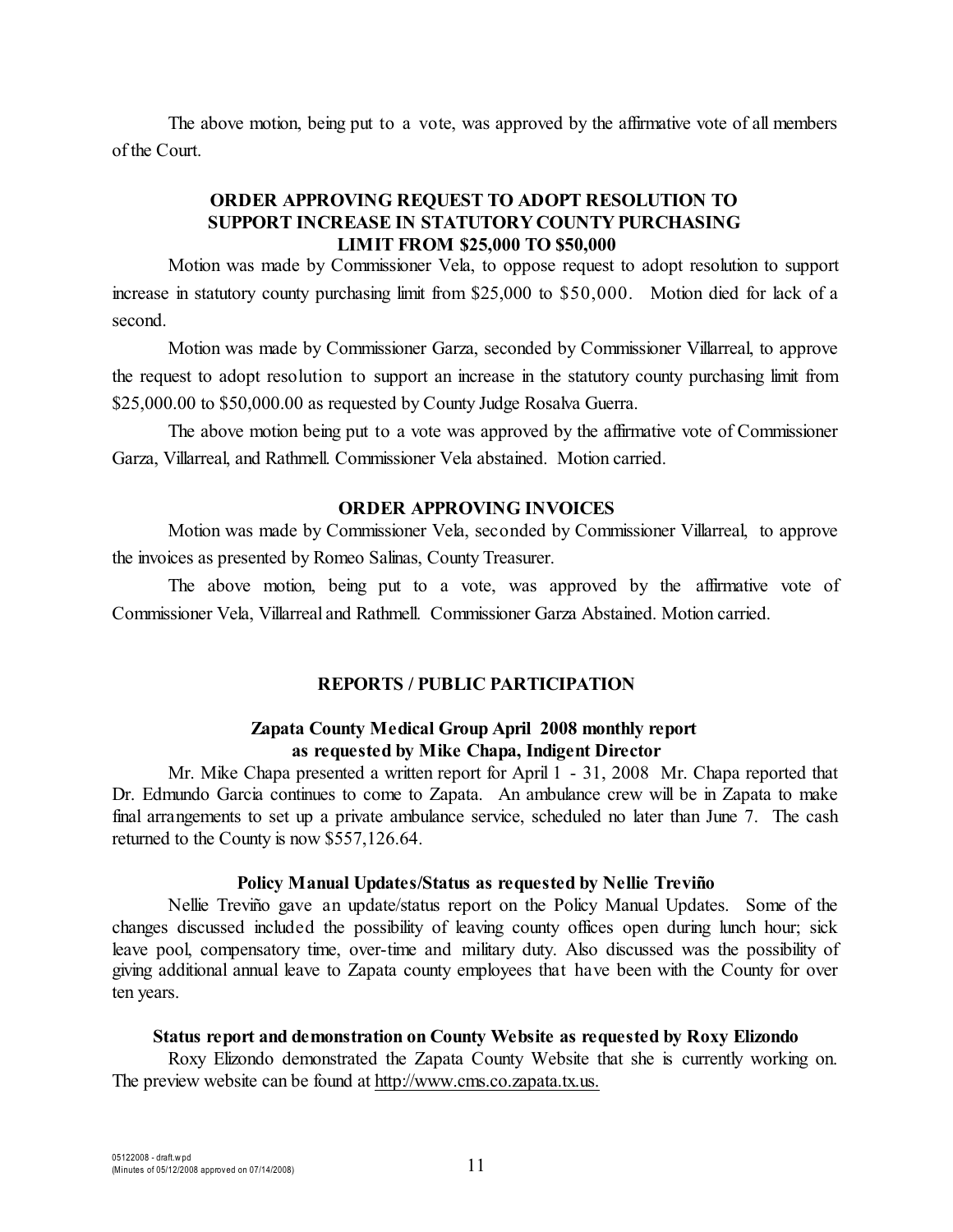## **Quarterly Status Report for active projects in Zapata County by Mario Gonzalez-Davis as requested by County Judge Rosalva Guerra**

Mario Gonzalez-Davis gave the quarterly status report for active projects in Zapata County. Written report attached to the minutes.

#### **Report on Higher Education Technology Center**

Report by Romeo Salinas reported that while he was attending the delegates convention in Laredo, he asked Congressman Cuellar and Representative Guillen a personal question regarding how we were going to get students into the Higher Technology Center, and was informed that no one would offer classes unless they are a taxing entity.

Cynthia Villarreal stated that Freshman must have at least 12 college hours. Mr. Uribe stated that these classes will save parents a lot of money because students will get through college faster.

#### **Guadalupe and Lilia Martinez Library (Zapata County Branch) as requested by Aide R. Garcia and Cynthia Villarreal**

Cynthia Villarreal and Aida Garcia reported that A.L. Benavides Elementary will be relocated for one year at the old Zapata Central during demolishment and reconstruction of new A.L. Benavides Elementary. Ms. Villarreal thanked A.L. Benavides Library which also serves as public library. The Library Program will be housed at the Lilia and Guadalupe Martinez Library.

### **Update report pertaining to natural gas facilities and drilling near county residential areas as requested by Commissioner Jose Emilio Vela, Pct. 1**

Commissioner Vela asked if we have an ordinance regarding protection of the residents that live near the drilling operating premises near the pavilion. Mr. Figueroa stated that part of the negotiation was that the area should be fenced.

### **As per IRS ruling cellular phones should be a taxable benefit to all County Personnel as requested by Romeo Salinas, County Treasurer**

Romeo Salinas reported that as per IRS ruling, all cell phones provided by Zapata County to county personnel are considered a benefit and must be taxed.

# **Copy of Certificate of Compliance successfully completed 76.75 hours of education requirement as requested by Romeo Salinas, County Treasurer**

Romeo Salinas submitted a copy of Certificate of Compliance and reported that, pursuant to Section 83.003 of the Texas Local Government Code he has successfully completed 76.75 hours of education requirements.

# **Copy of 2007 Certificate of Compliance Public Funds Investment Act under Chapter 2256 of the Texas Government Code, PFIA, Section as requested by Romeo Salinas, County Treasurer**

Romeo Salinas, submitted a copy of a 2007 Certificate of Compliance Public Funds Investment Act under Chapter 2256 of the Texas Government Code, PFIA, Section 2256.008. Investment Training and reported that he had successfully completed 74 hours of education requirements.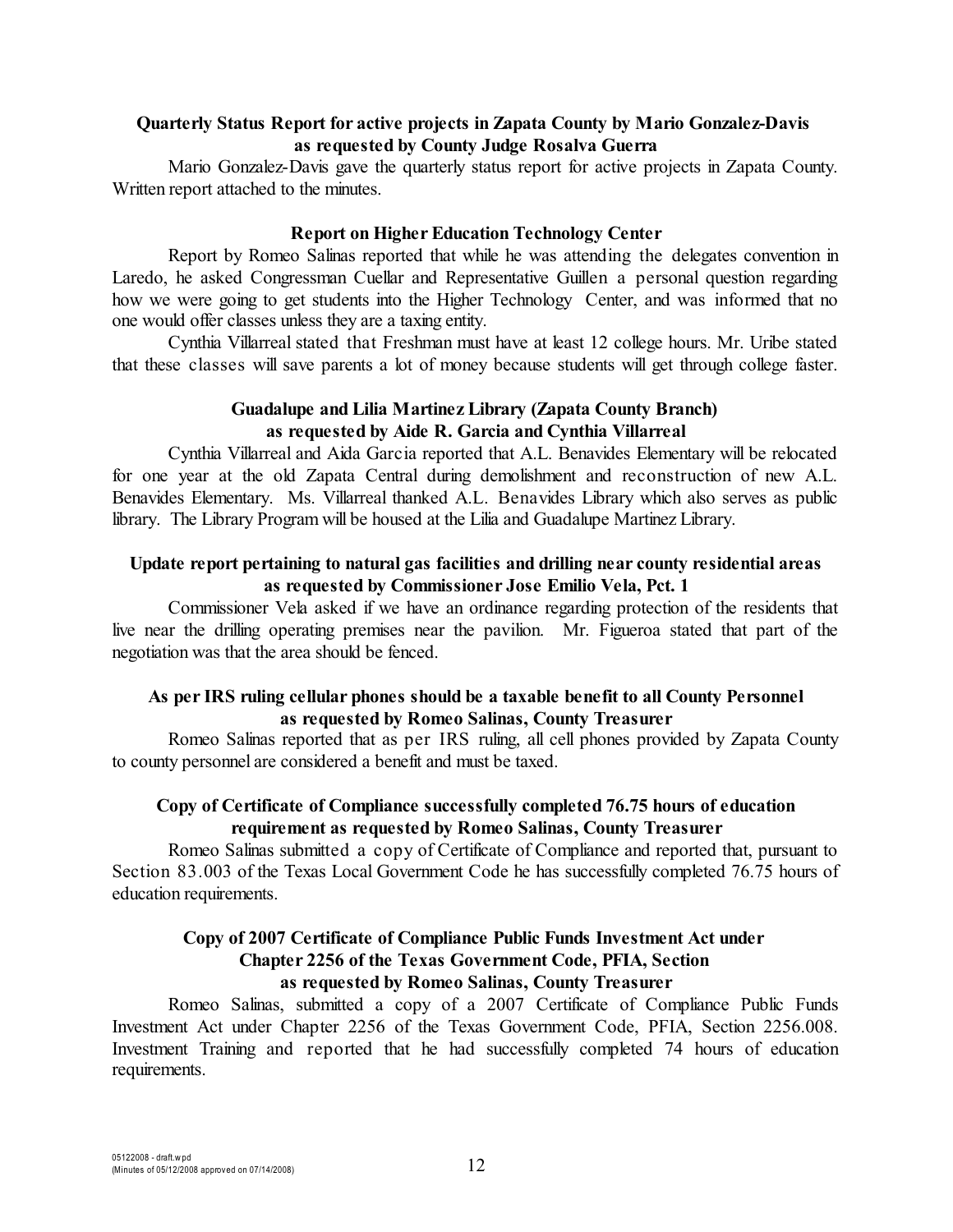#### **Communications**

Judge Guerra suggested that all departments that collect money provide a quarterly report of the current year's collections together with a copy of the previous year's collections to compare the amounts collected.

# **ORDER APPROVING LINE ITEM TRANSFERS**

Motion was made by Commissioner Rathmell, seconded by Commissioner Villarreal, to approve line item transfers from: 10-598-330 fuel \$1,000 to 10-598-427 travel \$1,000 to meet budget requirements as requested byHector F. Lopez, Jr.; from 80-600-450 \$5,162.00 to 80-600-330 \$5,162.00; from 80-600-569 \$5,294.52 to 80-600-330 \$5,294.52 to meet budget requirements as requested by Carlos Treviño, Jr., Water/Sewer Director; from 10-475-310 Office Supplies \$2,000 to 10-475-392 Miscellaneous to meet budget requirements as requested by Said Alfonso Figueroa, County Attorney; transfer \$7,637.29 from 10-409-730 to 10-409-4700; transfer \$4,714.94 from 15- 621-593 to 15-621-555; transfer \$54,964 from 10-409-706 to 10-409-465; and transfer \$5,478.70 from 10-409-400 to 10-435-400 as requested by Teo Garza, County Auditor.

The above motion, being put to a vote, was approved by the affirmative vote of all members of the Court.

#### **ADJOURN**

Motion to adjourn was made by Commissioner Garza, seconded by Commissioner Villarreal, and being put to a vote, was approved by the affirmative vote of all members of the Court.